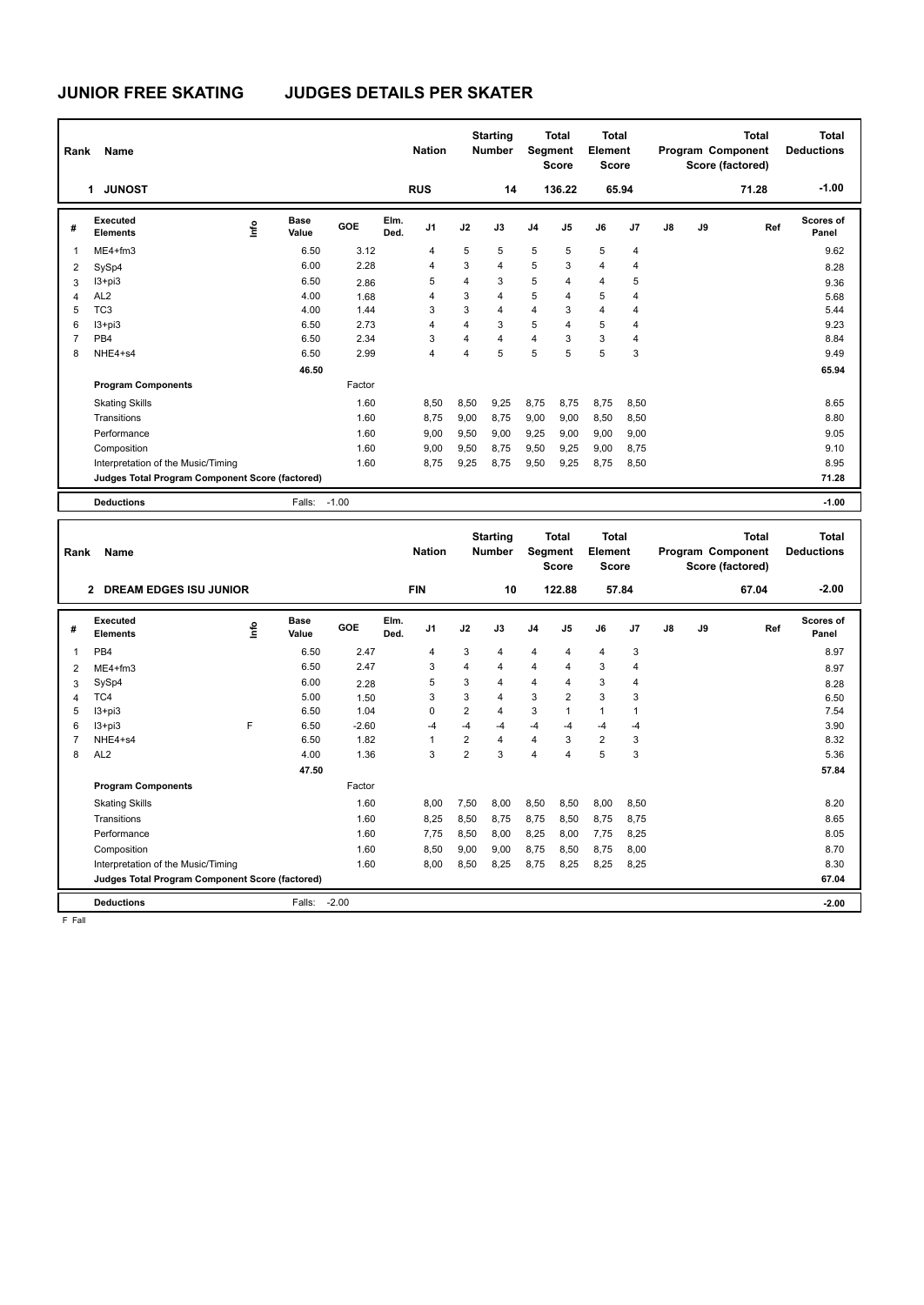| Rank           | Name                                            |    |                         |            |              | <b>Nation</b>  |                | <b>Starting</b><br><b>Number</b> | Segment        | Total<br><b>Score</b> | Total<br><b>Element</b><br><b>Score</b> |                |    |    | <b>Total</b><br>Program Component<br>Score (factored) | Total<br><b>Deductions</b> |
|----------------|-------------------------------------------------|----|-------------------------|------------|--------------|----------------|----------------|----------------------------------|----------------|-----------------------|-----------------------------------------|----------------|----|----|-------------------------------------------------------|----------------------------|
|                | <b>SKYLINERS</b><br>3                           |    |                         |            |              | <b>USA</b>     |                | 9                                |                | 120.35                |                                         | 60.51          |    |    | 61.84                                                 | $-2.00$                    |
| #              | Executed<br><b>Elements</b>                     | ۴ů | <b>Base</b><br>Value    | <b>GOE</b> | Elm.<br>Ded. | J <sub>1</sub> | J2             | J3                               | J <sub>4</sub> | J <sub>5</sub>        | J6                                      | J <sub>7</sub> | J8 | J9 | Ref                                                   | Scores of<br>Panel         |
| 1              | PB4                                             |    | 6.50                    | 1.69       |              | 3              | $\Omega$       | $\overline{2}$                   | 3              | 3                     | $\overline{2}$                          | 3              |    |    |                                                       | 8.19                       |
| 2              | SySp4                                           |    | 6.00                    | 1.56       |              | 3              | 1              | 3                                | $\overline{2}$ | 3                     | 3                                       | $\overline{2}$ |    |    |                                                       | 7.56                       |
| 3              | $I4 + pi3$                                      |    | 7.50                    | 2.25       |              | 4              | 3              | 3                                | 3              | 2                     | 3                                       | 3              |    |    |                                                       | 9.75                       |
| 4              | TC4                                             |    | 5.00                    | 1.30       |              | 3              | $\overline{2}$ | $\overline{2}$                   | $\overline{2}$ | 3                     | 3                                       | 3              |    |    |                                                       | 6.30                       |
| 5              | NHE4+s4                                         | F  | 6.50                    | $-0.39$    |              | 0              | $-1$           | $\Omega$                         | $\mathbf 0$    | $-1$                  | $-1$                                    | $-1$           |    |    |                                                       | 6.11                       |
| 6              | $13 + pi3$                                      |    | 6.50                    | 1.95       |              | 3              | 3              | 3                                | $\overline{4}$ | 3                     | 3                                       | 3              |    |    |                                                       | 8.45                       |
| $\overline{7}$ | $ME4 + fm3$                                     |    | 6.50                    | 2.21       |              | 4              | $\overline{2}$ | 3                                | 3              | 4                     | 4                                       | 3              |    |    |                                                       | 8.71                       |
| 8              | AW <sub>2</sub>                                 |    | 4.00                    | 1.44       |              | 4              | $\overline{2}$ | 4                                | 3              | 3                     | 5                                       | 4              |    |    |                                                       | 5.44                       |
|                |                                                 |    | 48.50                   |            |              |                |                |                                  |                |                       |                                         |                |    |    |                                                       | 60.51                      |
|                | <b>Program Components</b>                       |    |                         | Factor     |              |                |                |                                  |                |                       |                                         |                |    |    |                                                       |                            |
|                | <b>Skating Skills</b>                           |    |                         | 1.60       |              | 8,00           | 7,00           | 7,00                             | 8,00           | 7,75                  | 7,50                                    | 8,25           |    |    |                                                       | 7.65                       |
|                | Transitions                                     |    |                         | 1.60       |              | 8,00           | 7,50           | 6,75                             | 8,00           | 7,50                  | 7,25                                    | 7,75           |    |    |                                                       | 7.60                       |
|                | Performance                                     |    |                         | 1.60       |              | 8,50           | 7,00           | 7,00                             | 8,00           | 7.25                  | 7.75                                    | 8,00           |    |    |                                                       | 7.60                       |
|                | Composition                                     |    |                         | 1.60       |              | 8,50           | 7,25           | 7,25                             | 8,25           | 7,75                  | 8,25                                    | 8,00           |    |    |                                                       | 7.90                       |
|                | Interpretation of the Music/Timing              |    |                         | 1.60       |              | 8,50           | 7,50           | 7,50                             | 8,25           | 7,50                  | 8,00                                    | 8,25           |    |    |                                                       | 7.90                       |
|                | Judges Total Program Component Score (factored) |    |                         |            |              |                |                |                                  |                |                       |                                         |                |    |    |                                                       | 61.84                      |
|                | <b>Deductions</b>                               |    | Interruption in excess: | $-1.00$    |              |                |                |                                  | Falls: -1.00   |                       |                                         |                |    |    |                                                       | $-2.00$                    |

F Fall

| Rank            | Name                                            |      |                      |         |              | <b>Nation</b>  |                | <b>Starting</b><br><b>Number</b> | Segment        | <b>Total</b><br><b>Score</b> | <b>Total</b><br>Element<br><b>Score</b> |                |    |    | <b>Total</b><br>Program Component<br>Score (factored) | <b>Total</b><br><b>Deductions</b> |
|-----------------|-------------------------------------------------|------|----------------------|---------|--------------|----------------|----------------|----------------------------------|----------------|------------------------------|-----------------------------------------|----------------|----|----|-------------------------------------------------------|-----------------------------------|
|                 | <b>MUSKETEERS</b><br>4                          |      |                      |         |              | <b>FIN</b>     |                | 13                               |                | 120.15                       | 57.31                                   |                |    |    | 63.84                                                 | $-1.00$                           |
| #               | Executed<br><b>Elements</b>                     | Info | <b>Base</b><br>Value | GOE     | Elm.<br>Ded. | J <sub>1</sub> | J2             | J3                               | J <sub>4</sub> | J <sub>5</sub>               | J6                                      | J7             | J8 | J9 | Ref                                                   | Scores of<br>Panel                |
| 1               | PB <sub>2</sub>                                 |      | 4.00                 | 1.52    |              | $\overline{4}$ | 3              | 3                                | $\overline{4}$ | 5                            | $\overline{4}$                          | 4              |    |    |                                                       | 5.52                              |
| 2               | TC4                                             |      | 5.00                 | 1.60    |              | 3              | 3              | 3                                | $\overline{4}$ | 3                            | $\overline{4}$                          | $\overline{2}$ |    |    |                                                       | 6.60                              |
| 3               | $13 + pi3$                                      |      | 6.50                 | 1.69    |              | 3              | $\overline{2}$ | 3                                | $\overline{4}$ | 3                            | $\overline{2}$                          | $\overline{2}$ |    |    |                                                       | 8.19                              |
| 4               | $ME4 + fm3$                                     |      | 6.50                 | 2.08    |              | 3              | $\overline{2}$ | 3                                | 4              | $\overline{4}$               | $\overline{2}$                          | 4              |    |    |                                                       | 8.58                              |
| 5               | SySp4                                           |      | 6.00                 | 1.92    |              | $\overline{4}$ | 3              | 3                                | 4              | 3                            | 3                                       | 3              |    |    |                                                       | 7.92                              |
| 6               | NHE4+s3                                         | F    | 5.00                 | 0.40    |              |                | 1              | 1                                | $\overline{2}$ | $\Omega$                     | $\mathbf 0$                             | 1              |    |    |                                                       | 5.40                              |
| 7               | $I4 + pi3$                                      |      | 7.50                 | 2.40    |              | 3              | 4              | 3                                | $\overline{4}$ | 3                            | $\overline{2}$                          | 3              |    |    |                                                       | 9.90                              |
| 8               | AW <sub>2</sub>                                 |      | 4.00                 | 1.20    |              | 3              | 3              | 3                                | 3              | $\overline{2}$               | 3                                       | 3              |    |    |                                                       | 5.20                              |
|                 |                                                 |      | 44.50                |         |              |                |                |                                  |                |                              |                                         |                |    |    |                                                       | 57.31                             |
|                 | <b>Program Components</b>                       |      |                      | Factor  |              |                |                |                                  |                |                              |                                         |                |    |    |                                                       |                                   |
|                 | <b>Skating Skills</b>                           |      |                      | 1.60    |              | 8,00           | 7,25           | 7,75                             | 8,50           | 7,75                         | 7,50                                    | 8,00           |    |    |                                                       | 7.80                              |
|                 | Transitions                                     |      |                      | 1.60    |              | 7,75           | 7,50           | 7,75                             | 8,50           | 7,75                         | 7,75                                    | 8,25           |    |    |                                                       | 7.85                              |
|                 | Performance                                     |      |                      | 1.60    |              | 8,00           | 8,25           | 8,00                             | 8,25           | 7,50                         | 7,75                                    | 8,50           |    |    |                                                       | 8.05                              |
|                 | Composition                                     |      |                      | 1.60    |              | 8,25           | 8,50           | 8,00                             | 8,50           | 8,00                         | 8,00                                    | 8,50           |    |    |                                                       | 8.25                              |
|                 | Interpretation of the Music/Timing              |      |                      | 1.60    |              | 8,50           | 7,25           | 7.75                             | 8,50           | 7,50                         | 7,75                                    | 8,25           |    |    |                                                       | 7.95                              |
|                 | Judges Total Program Component Score (factored) |      |                      |         |              |                |                |                                  |                |                              |                                         |                |    |    |                                                       | 63.84                             |
|                 | <b>Deductions</b>                               |      | Falls:               | $-1.00$ |              |                |                |                                  |                |                              |                                         |                |    |    |                                                       | $-1.00$                           |
| $E - E \sim 11$ |                                                 |      |                      |         |              |                |                |                                  |                |                              |                                         |                |    |    |                                                       |                                   |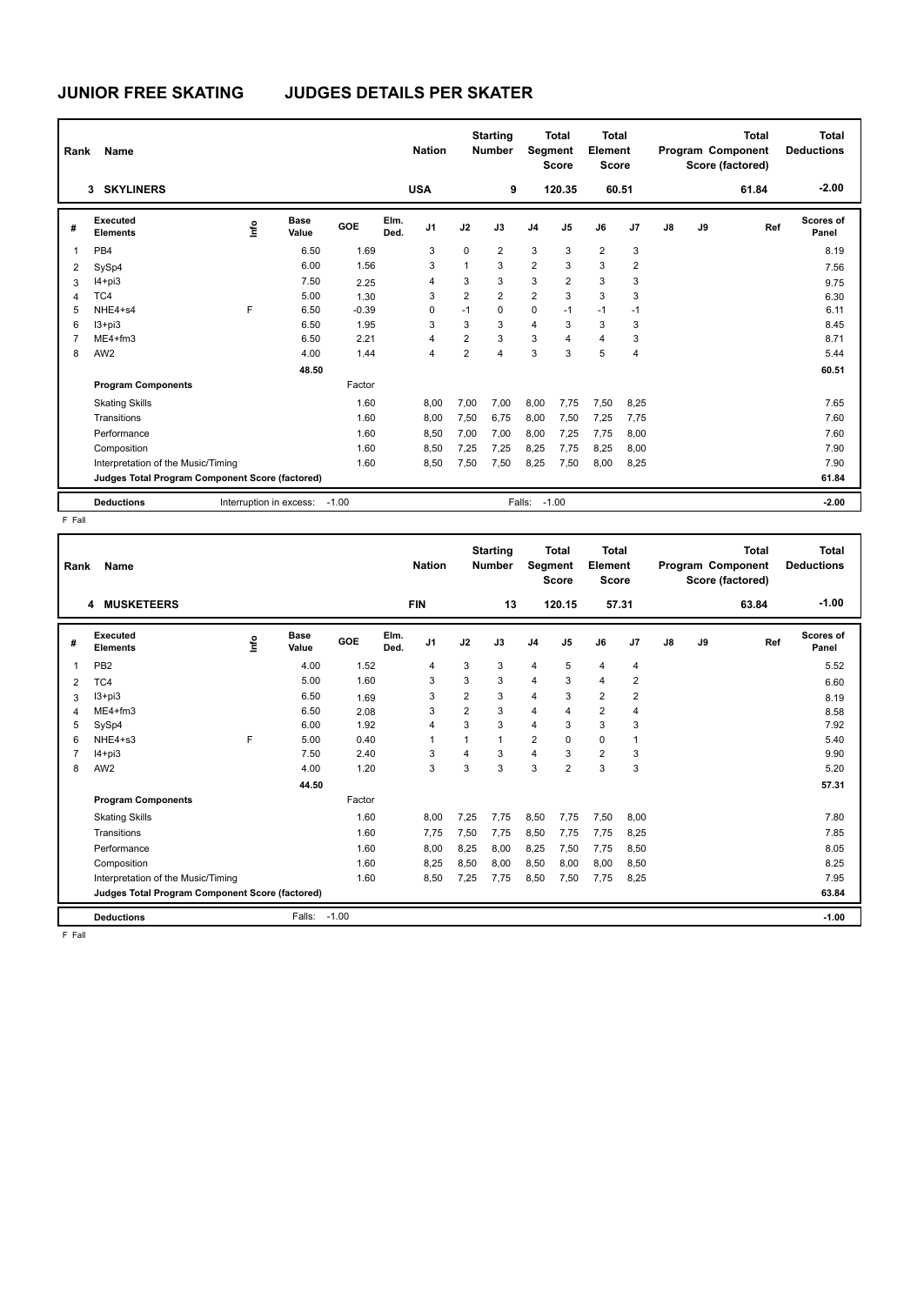| Rank | Name                                            |      |                      |         |              | <b>Nation</b>  |                | <b>Starting</b><br><b>Number</b> |                | <b>Total</b><br>Segment<br><b>Score</b> | <b>Total</b><br>Element<br><b>Score</b> |                |               |    | <b>Total</b><br>Program Component<br>Score (factored) | <b>Total</b><br><b>Deductions</b> |
|------|-------------------------------------------------|------|----------------------|---------|--------------|----------------|----------------|----------------------------------|----------------|-----------------------------------------|-----------------------------------------|----------------|---------------|----|-------------------------------------------------------|-----------------------------------|
|      | <b>TEAMS ELITE</b><br>5.                        |      |                      |         |              | <b>USA</b>     |                | 8                                |                | 116.81                                  |                                         | 56.77          |               |    | 61.04                                                 | $-1.00$                           |
| #    | Executed<br><b>Elements</b>                     | ١nfo | <b>Base</b><br>Value | GOE     | Elm.<br>Ded. | J <sub>1</sub> | J2             | J3                               | J <sub>4</sub> | J5                                      | J6                                      | J7             | $\mathsf{J}8$ | J9 | Ref                                                   | Scores of<br>Panel                |
|      | SySp4                                           |      | 6.00                 | 1.92    |              | 4              | 3              | 2                                | $\overline{4}$ | 3                                       | $\overline{4}$                          | 2              |               |    |                                                       | 7.92                              |
| 2    | TC4                                             |      | 5.00                 | 1.30    |              | 3              | 3              | $\overline{2}$                   | 3              | $\overline{2}$                          | 3                                       | 2              |               |    |                                                       | 6.30                              |
| 3    | PB <sub>3</sub>                                 |      | 5.50                 | 1.32    |              | 3              | $\overline{2}$ | $\mathbf{1}$                     | 3              | $\overline{2}$                          | $\overline{2}$                          | 3              |               |    |                                                       | 6.82                              |
| 4    | $13 + pi3$                                      |      | 6.50                 | 1.95    |              | 4              | 2              | $\overline{2}$                   | $\overline{4}$ | 3                                       | $\overline{4}$                          | 2              |               |    |                                                       | 8.45                              |
| 5    | NHE4+s4                                         |      | 6.50                 | 1.95    |              | 3              | 3              | 3                                | 3              | 3                                       | 3                                       | 3              |               |    |                                                       | 8.45                              |
| 6    | $ME4 + fm3$                                     |      | 6.50                 | 1.69    |              | $\overline{2}$ | 3              | $\mathbf{1}$                     | 3              | 3                                       | $\overline{2}$                          | 3              |               |    |                                                       | 8.19                              |
| 7    | $14+pi2$                                        | F    | 6.00                 | $-0.48$ |              | $-1$           | 0              | 0                                | $-2$           | $-3$                                    | $\mathbf 0$                             | $-1$           |               |    |                                                       | 5.52                              |
| 8    | AW <sub>2</sub>                                 |      | 4.00                 | 1.12    |              | 3              | $\overline{2}$ | $\overline{4}$                   | 4              | $\overline{2}$                          | 3                                       | $\overline{2}$ |               |    |                                                       | 5.12                              |
|      |                                                 |      | 46.00                |         |              |                |                |                                  |                |                                         |                                         |                |               |    |                                                       | 56.77                             |
|      | <b>Program Components</b>                       |      |                      | Factor  |              |                |                |                                  |                |                                         |                                         |                |               |    |                                                       |                                   |
|      | <b>Skating Skills</b>                           |      |                      | 1.60    |              | 7,75           | 6.75           | 6,25                             | 7,75           | 7,25                                    | 7,00                                    | 7,00           |               |    |                                                       | 7.15                              |
|      | Transitions                                     |      |                      | 1.60    |              | 8,00           | 8,25           | 6,25                             | 8,00           | 7,50                                    | 7,75                                    | 7,25           |               |    |                                                       | 7.70                              |
|      | Performance                                     |      |                      | 1.60    |              | 8,50           | 8,25           | 6,50                             | 7,75           | 7,00                                    | 7,75                                    | 7,25           |               |    |                                                       | 7.60                              |
|      | Composition                                     |      |                      | 1.60    |              | 8,50           | 8,00           | 7,00                             | 8,25           | 7,50                                    | 8,00                                    | 7,00           |               |    |                                                       | 7.75                              |
|      | Interpretation of the Music/Timing              |      |                      | 1.60    |              | 8,75           | 8,50           | 6,50                             | 8,50           | 7,25                                    | 8,00                                    | 7,50           |               |    |                                                       | 7.95                              |
|      | Judges Total Program Component Score (factored) |      |                      |         |              |                |                |                                  |                |                                         |                                         |                |               |    |                                                       | 61.04                             |
|      | <b>Deductions</b>                               |      | Falls:               | $-1.00$ |              |                |                |                                  |                |                                         |                                         |                |               |    |                                                       | $-1.00$                           |

| Rank           | Name                                            |      |                      |        |              | <b>Nation</b>  |                | <b>Starting</b><br><b>Number</b> | Segment        | <b>Total</b><br><b>Score</b> | Total<br>Element<br><b>Score</b> |                |    |    | <b>Total</b><br>Program Component<br>Score (factored) | <b>Total</b><br><b>Deductions</b> |
|----------------|-------------------------------------------------|------|----------------------|--------|--------------|----------------|----------------|----------------------------------|----------------|------------------------------|----------------------------------|----------------|----|----|-------------------------------------------------------|-----------------------------------|
|                | <b>NEXXICE</b><br>6                             |      |                      |        |              | <b>CAN</b>     |                | 11                               |                | 114.34                       | 53.78                            |                |    |    | 60.56                                                 | 0.00                              |
| #              | <b>Executed</b><br><b>Elements</b>              | ١nf٥ | <b>Base</b><br>Value | GOE    | Elm.<br>Ded. | J <sub>1</sub> | J2             | J3                               | J <sub>4</sub> | J5                           | J6                               | J7             | J8 | J9 | Ref                                                   | Scores of<br>Panel                |
| 1              | PB <sub>2</sub>                                 |      | 4.00                 | 0.48   |              | $\mathbf{1}$   | $\mathbf{1}$   | 3                                | $\overline{2}$ | $\mathbf 0$                  | $\mathbf{1}$                     | $\mathbf{1}$   |    |    |                                                       | 4.48                              |
| 2              | $I4+pi2$                                        |      | 6.00                 | 0.84   |              | $\Omega$       | $\overline{2}$ | $\overline{2}$                   | $\overline{2}$ | $\overline{1}$               | 1                                | 1              |    |    |                                                       | 6.84                              |
| 3              | TC4                                             |      | 5.00                 | 1.30   |              | $\overline{2}$ | $\overline{2}$ | 3                                | 3              | 3                            | $\overline{4}$                   | 2              |    |    |                                                       | 6.30                              |
| 4              | NHE4+s4                                         |      | 6.50                 | 1.69   |              |                | 3              | $\overline{4}$                   | 3              | $\overline{2}$               | 3                                | $\overline{2}$ |    |    |                                                       | 8.19                              |
| 5              | $13 + pi3$                                      |      | 6.50                 | 1.56   |              | 3              | $\overline{2}$ | 3                                | 4              | 3                            | $\mathbf{1}$                     | $\mathbf{1}$   |    |    |                                                       | 8.06                              |
| 6              | SySp4                                           |      | 6.00                 | 1.56   |              | $\overline{4}$ | $\mathbf{1}$   | 3                                | 3              | $\overline{2}$               | 3                                | $\overline{2}$ |    |    |                                                       | 7.56                              |
| $\overline{7}$ | AL <sub>2</sub>                                 |      | 4.00                 | 1.20   |              | 3              | 3              | 3                                | 3              | $\overline{2}$               | 5                                | 3              |    |    |                                                       | 5.20                              |
| 8              | $ME4 + fm2$                                     |      | 5.50                 | 1.65   |              | $\overline{4}$ | 3              | 3                                | 3              | 3                            | 3                                | $\overline{2}$ |    |    |                                                       | 7.15                              |
|                |                                                 |      | 43.50                |        |              |                |                |                                  |                |                              |                                  |                |    |    |                                                       | 53.78                             |
|                | <b>Program Components</b>                       |      |                      | Factor |              |                |                |                                  |                |                              |                                  |                |    |    |                                                       |                                   |
|                | <b>Skating Skills</b>                           |      |                      | 1.60   |              | 7,50           | 8,00           | 7,50                             | 8,00           | 7,75                         | 7,50                             | 7,25           |    |    |                                                       | 7.65                              |
|                | Transitions                                     |      |                      | 1.60   |              | 7,25           | 7,00           | 7,00                             | 8,00           | 7,50                         | 7,50                             | 7,50           |    |    |                                                       | 7.35                              |
|                | Performance                                     |      |                      | 1.60   |              | 8,00           | 7,25           | 7.50                             | 8,25           | 7.75                         | 8.00                             | 7,50           |    |    |                                                       | 7.75                              |
|                | Composition                                     |      |                      | 1.60   |              | 7.75           | 7,00           | 7,25                             | 8,25           | 7,75                         | 7,75                             | 7,25           |    |    |                                                       | 7.55                              |
|                | Interpretation of the Music/Timing              |      |                      | 1.60   |              | 7,25           | 7,00           | 7,25                             | 8,25           | 7,50                         | 8,00                             | 7,75           |    |    |                                                       | 7.55                              |
|                | Judges Total Program Component Score (factored) |      |                      |        |              |                |                |                                  |                |                              |                                  |                |    |    |                                                       | 60.56                             |
|                | <b>Deductions</b>                               |      |                      |        |              |                |                |                                  |                |                              |                                  |                |    |    |                                                       | 0.00                              |
|                |                                                 |      |                      |        |              |                |                |                                  |                |                              |                                  |                |    |    |                                                       |                                   |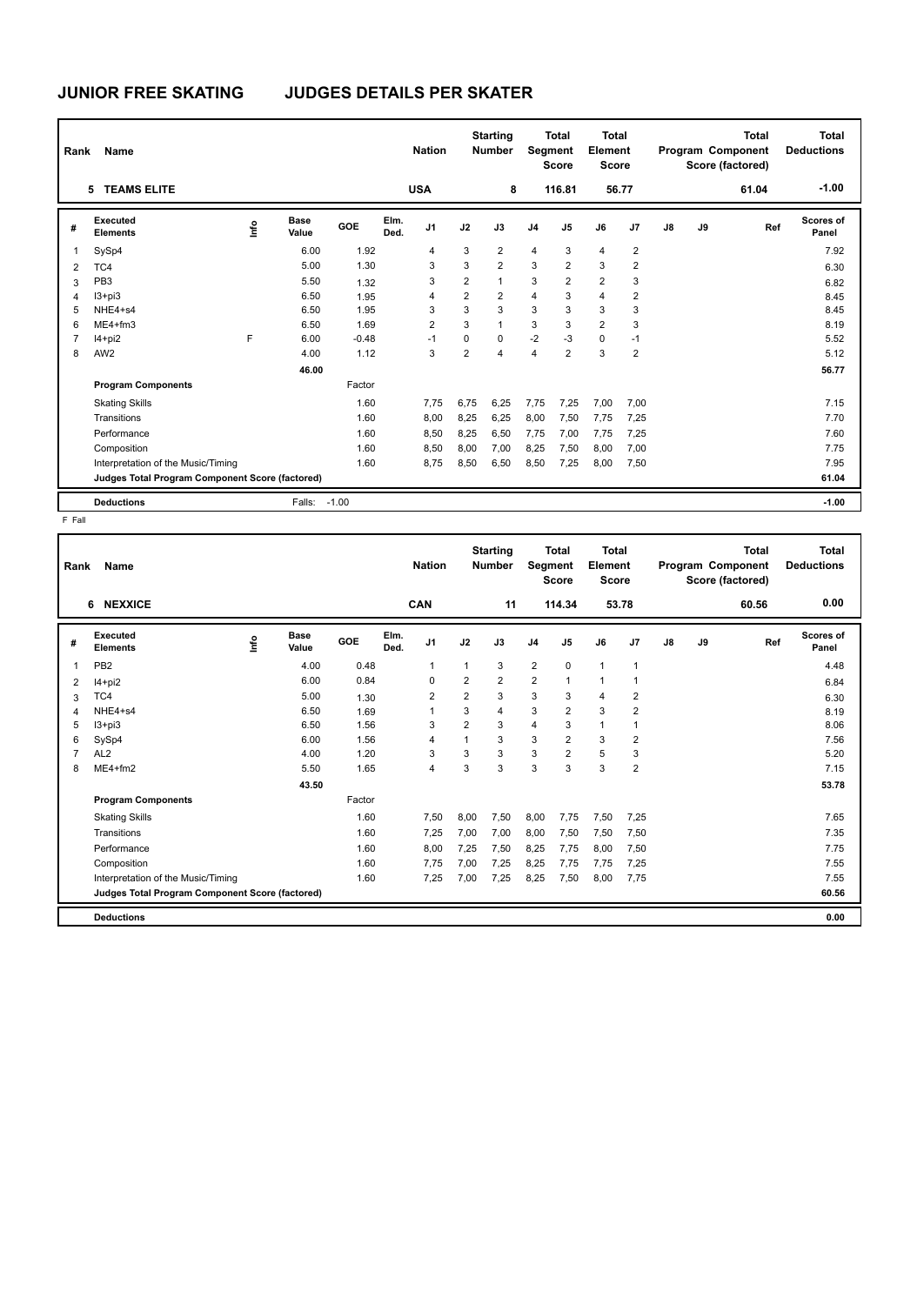| Rank           | Name                                            |      |                      |            |              | <b>Nation</b>  |                | <b>Starting</b><br><b>Number</b> | Segment        | Total<br><b>Score</b> | <b>Total</b><br><b>Element</b><br><b>Score</b> |                |    |    | <b>Total</b><br>Program Component<br>Score (factored) | Total<br><b>Deductions</b> |
|----------------|-------------------------------------------------|------|----------------------|------------|--------------|----------------|----------------|----------------------------------|----------------|-----------------------|------------------------------------------------|----------------|----|----|-------------------------------------------------------|----------------------------|
|                | <b>LES SUPREMES JUNIOR</b><br>7                 |      |                      |            |              | <b>CAN</b>     |                | 12                               |                | 111.29                | 50.57                                          |                |    |    | 62.72                                                 | $-2.00$                    |
| #              | Executed<br><b>Elements</b>                     | Info | <b>Base</b><br>Value | <b>GOE</b> | Elm.<br>Ded. | J <sub>1</sub> | J2             | J3                               | J <sub>4</sub> | J <sub>5</sub>        | J6                                             | J <sub>7</sub> | J8 | J9 | Ref                                                   | Scores of<br>Panel         |
| 1              | TC4                                             |      | 5.00                 | 1.50       |              | 4              | 3              | 3                                | 3              | 3                     | 3                                              | 3              |    |    |                                                       | 6.50                       |
| 2              | PB <sub>2</sub>                                 |      | 4.00                 | 0.56       |              | 2              | $\mathbf 0$    | $\overline{2}$                   | 4              | 1                     | $\mathbf{1}$                                   | $\mathbf 1$    |    |    |                                                       | 4.56                       |
| 3              | $13 + pi3$                                      |      | 6.50                 | 2.21       |              | 4              | 3              | 3                                | $\overline{4}$ | 4                     | 3                                              | $\overline{2}$ |    |    |                                                       | 8.71                       |
| 4              | SySp4                                           |      | 6.00                 | 1.68       |              | 4              | $\overline{2}$ | $\overline{4}$                   | 4              | $\overline{2}$        | $\overline{2}$                                 | 1              |    |    |                                                       | 7.68                       |
| 5              | NHE4+s3                                         |      | 5.00                 | 1.30       |              | 3              | $\overline{2}$ | 3                                | 4              | $\overline{2}$        | 3                                              | 2              |    |    |                                                       | 6.30                       |
| 6              | $12+pi3$                                        | F    | 5.50                 | $-2.20$    |              | $-4$           | $-4$           | -4                               | $-4$           | $-4$                  | $-4$                                           | $-4$           |    |    |                                                       | 3.30                       |
| $\overline{7}$ | $ME4 + fm3$                                     |      | 6.50                 | 1.82       |              | 3              | $\overline{2}$ | $\overline{2}$                   | $\overline{4}$ | 3                     | 3                                              | 3              |    |    |                                                       | 8.32                       |
| 8              | AW <sub>2</sub>                                 |      | 4.00                 | 1.20       |              | 4              | $\overline{2}$ | $\overline{2}$                   | 4              | 3                     | $\overline{4}$                                 | $\overline{2}$ |    |    |                                                       | 5.20                       |
|                |                                                 |      | 42.50                |            |              |                |                |                                  |                |                       |                                                |                |    |    |                                                       | 50.57                      |
|                | <b>Program Components</b>                       |      |                      | Factor     |              |                |                |                                  |                |                       |                                                |                |    |    |                                                       |                            |
|                | <b>Skating Skills</b>                           |      |                      | 1.60       |              | 7,75           | 7,25           | 7,25                             | 8,50           | 8,00                  | 7,75                                           | 8,00           |    |    |                                                       | 7.75                       |
|                | Transitions                                     |      |                      | 1.60       |              | 8.00           | 8.00           | 7,00                             | 8,50           | 8,25                  | 8,00                                           | 7,75           |    |    |                                                       | 8.00                       |
|                | Performance                                     |      |                      | 1.60       |              | 7,75           | 7,00           | 7,25                             | 8,25           | 7,75                  | 7,50                                           | 8,25           |    |    |                                                       | 7.70                       |
|                | Composition                                     |      |                      | 1.60       |              | 8,00           | 8,50           | 7,50                             | 8,50           | 8,00                  | 8,25                                           | 8,00           |    |    |                                                       | 8.15                       |
|                | Interpretation of the Music/Timing              |      |                      | 1.60       |              | 7,50           | 7,50           | 7,50                             | 8,50           | 7,75                  | 7,75                                           | 7,50           |    |    |                                                       | 7.60                       |
|                | Judges Total Program Component Score (factored) |      |                      |            |              |                |                |                                  |                |                       |                                                |                |    |    |                                                       | 62.72                      |
|                | <b>Deductions</b>                               |      | Falls:               | $-2.00$    |              |                |                |                                  |                |                       |                                                |                |    |    |                                                       | $-2.00$                    |

| Rank           | Name                                            |    |               |         |              | <b>Nation</b>  |                | <b>Starting</b><br><b>Number</b> | Segment        | <b>Total</b><br><b>Score</b> | <b>Total</b><br>Element<br><b>Score</b> |              |    |    | <b>Total</b><br>Program Component<br>Score (factored) | <b>Total</b><br><b>Deductions</b> |
|----------------|-------------------------------------------------|----|---------------|---------|--------------|----------------|----------------|----------------------------------|----------------|------------------------------|-----------------------------------------|--------------|----|----|-------------------------------------------------------|-----------------------------------|
|                | <b>TEAM CONVIVIUM</b><br>8                      |    |               |         |              | <b>SWE</b>     |                | 6                                |                | 86.27                        | 39.39                                   |              |    |    | 46.88                                                 | 0.00                              |
| #              | Executed<br><b>Elements</b>                     | ۴ů | Base<br>Value | GOE     | Elm.<br>Ded. | J <sub>1</sub> | J2             | J3                               | J <sub>4</sub> | J <sub>5</sub>               | J6                                      | J7           | J8 | J9 | Ref                                                   | Scores of<br>Panel                |
| 1              | $NHE4 + s3$                                     |    | 5.00          | 0.30    |              | $\mathbf{1}$   | 0              | $\mathbf{1}$                     | $\mathbf{1}$   | $\mathbf 0$                  | $\mathbf 0$                             | $\mathbf{1}$ |    |    |                                                       | 5.30                              |
| 2              | $ME4 + fm2$                                     |    | 5.50          | 0.55    |              | $\overline{1}$ | $\overline{2}$ | $\mathbf{1}$                     | $\mathbf{1}$   | $\overline{1}$               | $\mathbf{1}$                            | $-1$         |    |    |                                                       | 6.05                              |
| 3              | $13 + pi2$                                      |    | 5.00          | $-0.60$ |              | $-1$           | $-1$           | $\Omega$                         | $-1$           | $-2$                         | $-1$                                    | $-2$         |    |    |                                                       | 4.40                              |
| 4              | SySp2                                           |    | 3.50          | $-0.21$ |              | 1              | $-1$           | $\mathbf{1}$                     | $-1$           | $-1$                         | $-1$                                    | $-2$         |    |    |                                                       | 3.29                              |
| 5              | TC4                                             |    | 5.00          | 0.40    |              | $\overline{1}$ | $\overline{2}$ | $\Omega$                         | $\overline{2}$ | $\mathbf{1}$                 | $\Omega$                                | 0            |    |    |                                                       | 5.40                              |
| 6              | PB <sub>2</sub>                                 |    | 4.00          | $-0.16$ |              | -1             | $-1$           | $-1$                             | $\mathbf{1}$   | $\Omega$                     | $-1$                                    | $-1$         |    |    |                                                       | 3.84                              |
| $\overline{7}$ | AL <sub>2</sub>                                 |    | 4.00          | 0.48    |              | 3              | $\mathbf{1}$   | $\Omega$                         | $\overline{2}$ | $\overline{1}$               | $\overline{2}$                          | 0            |    |    |                                                       | 4.48                              |
| 8              | $13 + pi3$                                      |    | 6.50          | 0.13    |              | 0              | 0              | $\Omega$                         | 2              | $\overline{1}$               | $\Omega$                                | 0            |    |    |                                                       | 6.63                              |
|                |                                                 |    | 38.50         |         |              |                |                |                                  |                |                              |                                         |              |    |    |                                                       | 39.39                             |
|                | <b>Program Components</b>                       |    |               | Factor  |              |                |                |                                  |                |                              |                                         |              |    |    |                                                       |                                   |
|                | <b>Skating Skills</b>                           |    |               | 1.60    |              | 5,00           | 6,50           | 5,75                             | 6,25           | 6,50                         | 5,25                                    | 5,50         |    |    |                                                       | 5.85                              |
|                | Transitions                                     |    |               | 1.60    |              | 5,00           | 7,25           | 5,50                             | 6,25           | 6,00                         | 5,50                                    | 5,25         |    |    |                                                       | 5.70                              |
|                | Performance                                     |    |               | 1.60    |              | 5.75           | 6,25           | 5.75                             | 6,25           | 6,25                         | 5,25                                    | 5,00         |    |    |                                                       | 5.85                              |
|                | Composition                                     |    |               | 1.60    |              | 5,50           | 6,75           | 6,00                             | 6,25           | 6,25                         | 5,75                                    | 5,75         |    |    |                                                       | 6.00                              |
|                | Interpretation of the Music/Timing              |    |               | 1.60    |              | 5,25           | 7,00           | 5,50                             | 6,50           | 6,50                         | 5,50                                    | 5,50         |    |    |                                                       | 5.90                              |
|                | Judges Total Program Component Score (factored) |    |               |         |              |                |                |                                  |                |                              |                                         |              |    |    |                                                       | 46.88                             |
|                | <b>Deductions</b>                               |    |               |         |              |                |                |                                  |                |                              |                                         |              |    |    |                                                       | 0.00                              |
|                |                                                 |    |               |         |              |                |                |                                  |                |                              |                                         |              |    |    |                                                       |                                   |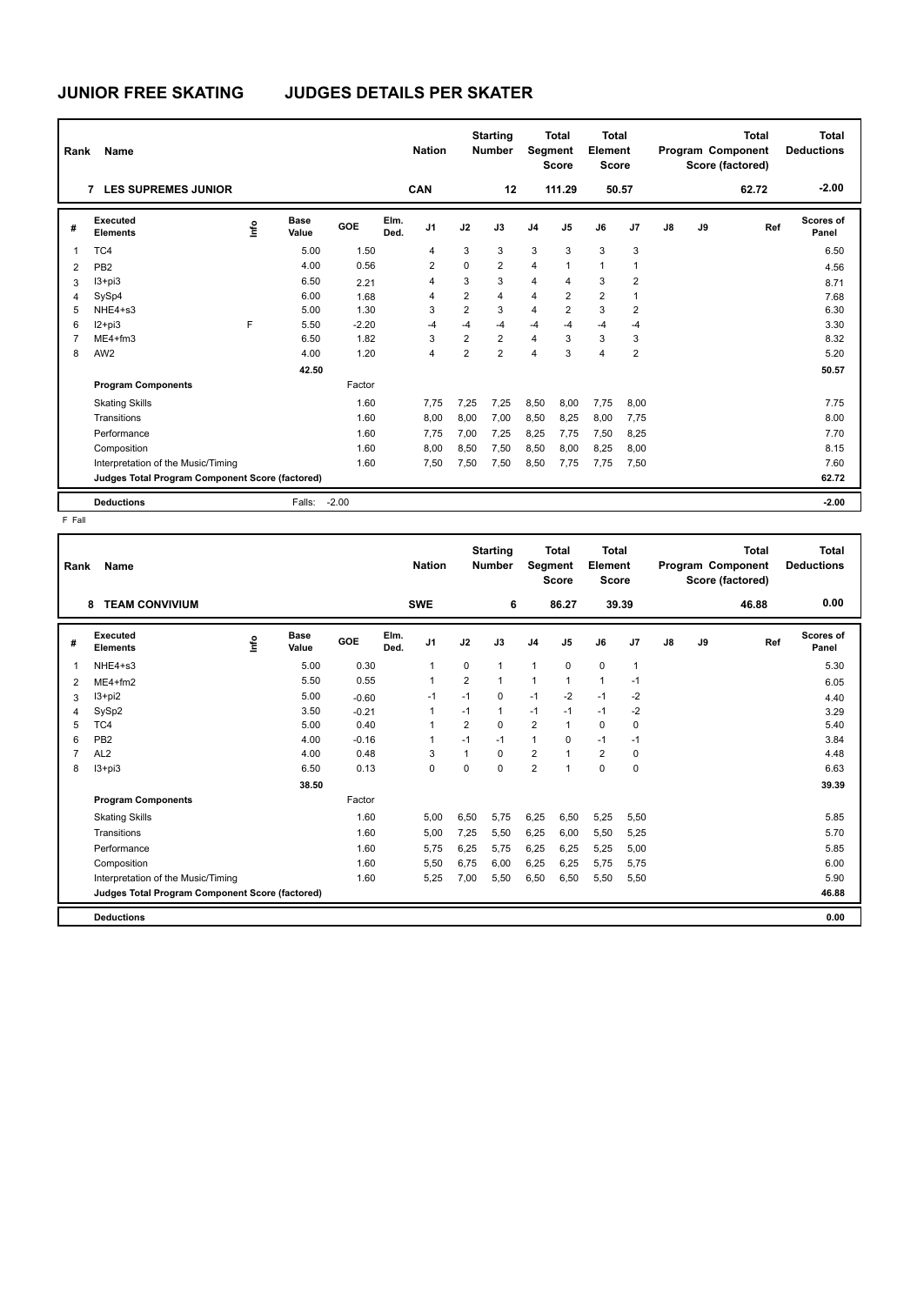| Rank           | Name                                            |      |                      |         |              | <b>Nation</b>  |                | <b>Starting</b><br><b>Number</b> |                | <b>Total</b><br>Segment<br><b>Score</b> | Total<br>Element<br><b>Score</b> |             |               |    | <b>Total</b><br>Program Component<br>Score (factored) | <b>Total</b><br><b>Deductions</b> |
|----------------|-------------------------------------------------|------|----------------------|---------|--------------|----------------|----------------|----------------------------------|----------------|-----------------------------------------|----------------------------------|-------------|---------------|----|-------------------------------------------------------|-----------------------------------|
|                | <b>TEAM JEANNE D ARC</b><br>9                   |      |                      |         |              | <b>FRA</b>     |                | 5                                |                | 85.96                                   |                                  | 40.68       |               |    | 45.28                                                 | 0.00                              |
| #              | Executed<br><b>Elements</b>                     | lnfo | <b>Base</b><br>Value | GOE     | Elm.<br>Ded. | J <sub>1</sub> | J2             | J3                               | J <sub>4</sub> | J <sub>5</sub>                          | J6                               | J7          | $\mathsf{J}8$ | J9 | Ref                                                   | Scores of<br>Panel                |
| $\mathbf 1$    | $ME4 + fm2$                                     |      | 5.50                 | 0.88    |              | 2              | $\overline{2}$ | $\mathbf{1}$                     | $\overline{2}$ | $\overline{2}$                          | $\mathbf{1}$                     | 1           |               |    |                                                       | 6.38                              |
| 2              | PB <sub>2</sub>                                 |      | 4.00                 | 0.08    |              | 0              | 0              | $\mathbf{1}$                     | 2              | $\mathbf 0$                             | $\mathbf 0$                      | $-1$        |               |    |                                                       | 4.08                              |
| 3              | $13+pi2$                                        |      | 5.00                 | 0.60    |              | $\overline{2}$ | 1              | $\mathbf{1}$                     | $\overline{2}$ | $\mathbf 0$                             | $\overline{1}$                   | -1          |               |    |                                                       | 5.60                              |
| $\overline{4}$ | SySp4                                           |      | 6.00                 | 0.72    |              | $\overline{2}$ | $\overline{1}$ | $\overline{2}$                   | 1              | $\overline{1}$                          | $\overline{1}$                   | $-1$        |               |    |                                                       | 6.72                              |
| 5              | NHE4+s2                                         |      | 4.00                 | 0.16    |              | 1              | 1              | $\mathbf 0$                      | 0              | 0                                       | $\mathbf{1}$                     | 0           |               |    |                                                       | 4.16                              |
| 6              | AL <sub>2</sub>                                 |      | 4.00                 | 0.56    |              | $\overline{2}$ | 1              | $\mathbf{1}$                     | $\overline{2}$ | $\mathbf{1}$                            | $\overline{1}$                   | 2           |               |    |                                                       | 4.56                              |
| $\overline{7}$ | TC <sub>3</sub>                                 |      | 4.00                 | 0.48    |              | $\mathbf{1}$   | $\overline{2}$ | $\overline{2}$                   | $\mathbf{1}$   | $\mathbf{1}$                            | $\overline{1}$                   | $\mathbf 1$ |               |    |                                                       | 4.48                              |
| 8              | $13 + pi2$                                      |      | 5.00                 | $-0.30$ |              | 0              | 1              | $-1$                             | $\Omega$       | $-1$                                    | $-1$                             | $-1$        |               |    |                                                       | 4.70                              |
|                |                                                 |      | 37.50                |         |              |                |                |                                  |                |                                         |                                  |             |               |    |                                                       | 40.68                             |
|                | <b>Program Components</b>                       |      |                      | Factor  |              |                |                |                                  |                |                                         |                                  |             |               |    |                                                       |                                   |
|                | <b>Skating Skills</b>                           |      |                      | 1.60    |              | 6,00           | 5,25           | 5,25                             | 5,25           | 5,50                                    | 5,00                             | 5,25        |               |    |                                                       | 5.30                              |
|                | Transitions                                     |      |                      | 1.60    |              | 6,25           | 5,50           | 5,00                             | 5,00           | 5,25                                    | 5,50                             | 5,75        |               |    |                                                       | 5.40                              |
|                | Performance                                     |      |                      | 1.60    |              | 7,00           | 6,25           | 5,50                             | 5,25           | 5,75                                    | 6,00                             | 5,25        |               |    |                                                       | 5.75                              |
|                | Composition                                     |      |                      | 1.60    |              | 6,50           | 6,50           | 5,75                             | 6,00           | 5,75                                    | 6,25                             | 5,75        |               |    |                                                       | 6.05                              |
|                | Interpretation of the Music/Timing              |      |                      | 1.60    |              | 6.75           | 6,25           | 5,25                             | 6,00           | 5,50                                    | 5,75                             | 5,50        |               |    |                                                       | 5.80                              |
|                | Judges Total Program Component Score (factored) |      |                      |         |              |                |                |                                  |                |                                         |                                  |             |               |    |                                                       | 45.28                             |
|                | <b>Deductions</b>                               |      |                      |         |              |                |                |                                  |                |                                         |                                  |             |               |    |                                                       | 0.00                              |

| Rank                    | Name                                            |                                  |                      |         |              | <b>Nation</b>  |          | <b>Starting</b><br><b>Number</b> | Segment        | <b>Total</b><br><b>Score</b> | <b>Total</b><br>Element<br><b>Score</b> |                |               |    | <b>Total</b><br>Program Component<br>Score (factored) | <b>Total</b><br><b>Deductions</b> |
|-------------------------|-------------------------------------------------|----------------------------------|----------------------|---------|--------------|----------------|----------|----------------------------------|----------------|------------------------------|-----------------------------------------|----------------|---------------|----|-------------------------------------------------------|-----------------------------------|
| 10                      | <b>CHRYSALIDES</b>                              |                                  |                      |         |              | <b>FRA</b>     |          | 7                                |                | 71.61                        |                                         | 36.13          |               |    | 36.48                                                 | $-1.00$                           |
| #                       | Executed<br><b>Elements</b>                     | $\mathop{\mathsf{Irr}}\nolimits$ | <b>Base</b><br>Value | GOE     | Elm.<br>Ded. | J <sub>1</sub> | J2       | J3                               | J <sub>4</sub> | J <sub>5</sub>               | J6                                      | J <sub>7</sub> | $\mathsf{J}8$ | J9 | Ref                                                   | <b>Scores of</b><br>Panel         |
| $\overline{\mathbf{1}}$ | NHE3+s1                                         |                                  | 2.50                 | 0.10    |              | 0              | $\Omega$ | 0                                | $\overline{1}$ | $\mathbf{1}$                 | $\mathbf 0$                             | $\overline{1}$ |               |    |                                                       | 2.60                              |
| 2                       | $13 + pi2$                                      |                                  | 5.00                 | 0.40    |              | $\overline{1}$ | 1        | $\Omega$                         | $\mathbf{1}$   | 1                            | $-1$                                    | $\overline{1}$ |               |    |                                                       | 5.40                              |
| 3                       | TC <sub>3</sub>                                 |                                  | 4.00                 | 0.08    |              | 2              | $-1$     | $\overline{2}$                   | $\mathbf 0$    | $\Omega$                     | 0                                       | $-1$           |               |    |                                                       | 4.08                              |
| $\overline{4}$          | AW <sub>2</sub>                                 | F                                | 4.00                 | $-0.56$ |              | $-2$           | $-2$     | $-2$                             | $\mathbf 0$    | $-1$                         | 0                                       | $-2$           |               |    |                                                       | 3.44                              |
| 5                       | $ME4+fm2$                                       |                                  | 5.50                 | 0.55    |              | $\overline{1}$ | 1        | $\Omega$                         | $\mathbf{1}$   | $\mathbf{1}$                 | 1                                       | $\overline{1}$ |               |    |                                                       | 6.05                              |
| 6                       | PB <sub>2</sub>                                 |                                  | 4.00                 | $-0.32$ |              | -1             | $-1$     | $-1$                             | $-1$           | $-1$                         | $\Omega$                                | $-1$           |               |    |                                                       | 3.68                              |
| $\overline{7}$          | $13 + pi2$                                      |                                  | 5.00                 | 0.00    |              | 0              | 0        | $-1$                             | $\mathbf 0$    | $\mathbf 0$                  | 0                                       | 0              |               |    |                                                       | 5.00                              |
| 8                       | SySp4                                           |                                  | 6.00                 | $-0.12$ |              | 0              | $-1$     | $\Omega$                         | $\Omega$       | $\Omega$                     | $\mathbf{1}$                            | $-2$           |               |    |                                                       | 5.88                              |
|                         |                                                 |                                  | 36.00                |         |              |                |          |                                  |                |                              |                                         |                |               |    |                                                       | 36.13                             |
|                         | <b>Program Components</b>                       |                                  |                      | Factor  |              |                |          |                                  |                |                              |                                         |                |               |    |                                                       |                                   |
|                         | <b>Skating Skills</b>                           |                                  |                      | 1.60    |              | 4,75           | 4,00     | 4,75                             | 4,25           | 4,75                         | 4,75                                    | 4,25           |               |    |                                                       | 4.55                              |
|                         | Transitions                                     |                                  |                      | 1.60    |              | 4,25           | 4,50     | 4,75                             | 4,25           | 4,50                         | 5,25                                    | 4,50           |               |    |                                                       | 4.50                              |
|                         | Performance                                     |                                  |                      | 1.60    |              | 4,50           | 3,50     | 5,00                             | 4,50           | 4,75                         | 5,00                                    | 4,25           |               |    |                                                       | 4.60                              |
|                         | Composition                                     |                                  |                      | 1.60    |              | 5,00           | 4,25     | 5,00                             | 4,50           | 4,25                         | 5,50                                    | 4,75           |               |    |                                                       | 4.70                              |
|                         | Interpretation of the Music/Timing              |                                  |                      | 1.60    |              | 4,25           | 4,00     | 4,50                             | 4,75           | 4,50                         | 5,50                                    | 4,25           |               |    |                                                       | 4.45                              |
|                         | Judges Total Program Component Score (factored) |                                  |                      |         |              |                |          |                                  |                |                              |                                         |                |               |    |                                                       | 36.48                             |
|                         | <b>Deductions</b>                               |                                  | Falls:               | $-1.00$ |              |                |          |                                  |                |                              |                                         |                |               |    |                                                       | $-1.00$                           |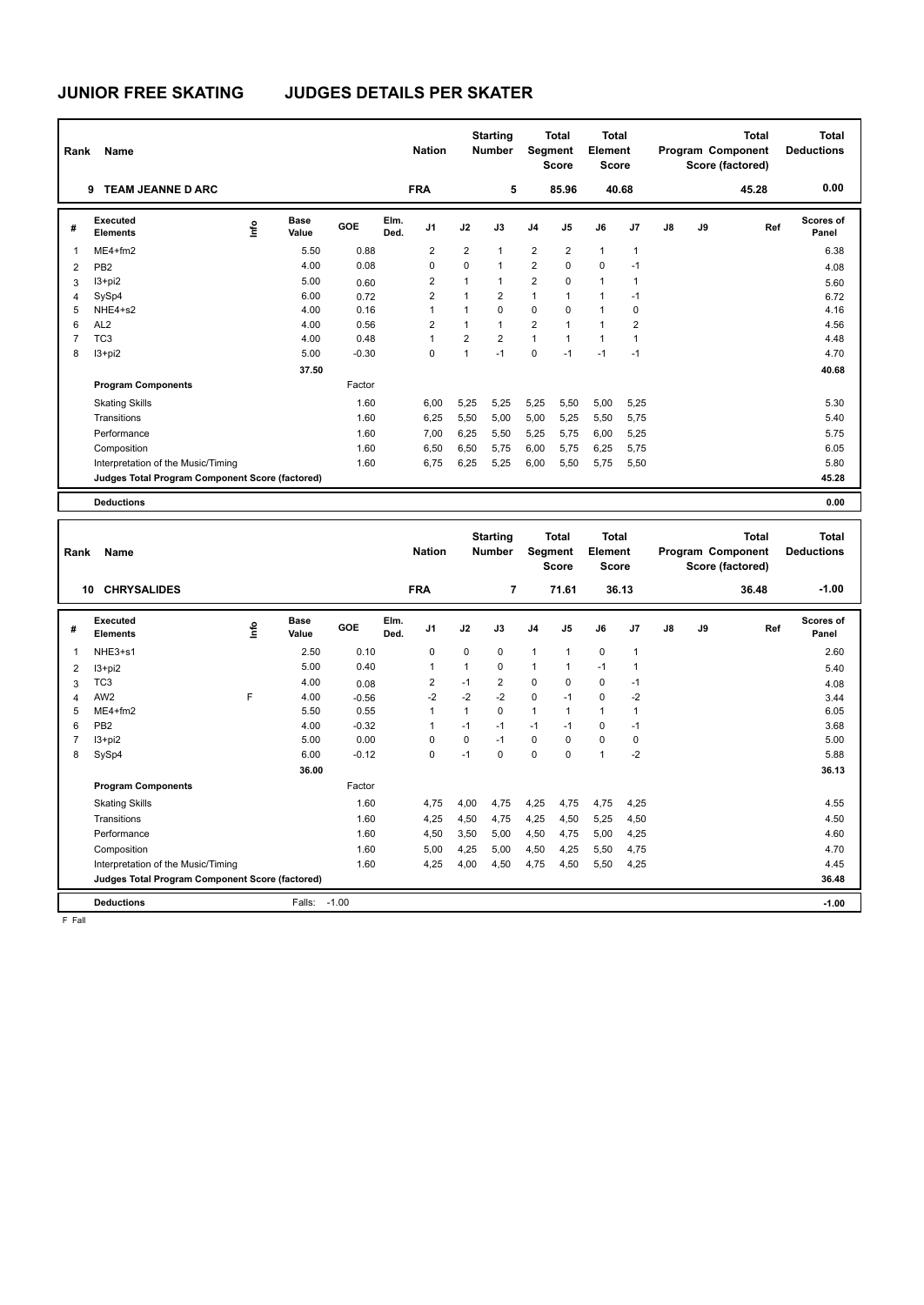| Rank           | Name                                            |    |                      |         |              | <b>Nation</b>  |                | <b>Starting</b><br><b>Number</b> |                | <b>Total</b><br>Segment<br><b>Score</b> | <b>Total</b><br>Element<br><b>Score</b> |                |    |    | <b>Total</b><br>Program Component<br>Score (factored) | <b>Total</b><br><b>Deductions</b> |
|----------------|-------------------------------------------------|----|----------------------|---------|--------------|----------------|----------------|----------------------------------|----------------|-----------------------------------------|-----------------------------------------|----------------|----|----|-------------------------------------------------------|-----------------------------------|
|                | <b>ZAZOUS</b><br>11                             |    |                      |         |              | <b>FRA</b>     |                | 4                                |                | 63.54                                   |                                         | 28.98          |    |    | 34.56                                                 | 0.00                              |
| #              | Executed<br><b>Elements</b>                     | ۴ů | <b>Base</b><br>Value | GOE     | Elm.<br>Ded. | J <sub>1</sub> | J2             | J3                               | J <sub>4</sub> | J <sub>5</sub>                          | J6                                      | J <sub>7</sub> | J8 | J9 | Ref                                                   | Scores of<br>Panel                |
| 1              | $ME4 + fm1$                                     |    | 4.50                 | $-0.18$ |              | $-1$           | $\mathbf 0$    | -4                               | 1              | $\mathbf 0$                             | $\mathbf 0$                             | $-1$           |    |    |                                                       | 4.32                              |
| 2              | NHE3+s1                                         |    | 2.50                 | 0.00    |              | 1              | $\mathbf{1}$   | $\mathbf 0$                      | $\pmb{0}$      | $-1$                                    | $-1$                                    | $\mathbf 0$    |    |    |                                                       | 2.50                              |
| 3              | $13+pi1$                                        |    | 3.00                 | $-0.36$ |              |                | $-2$           | $\mathbf 0$                      | $-2$           | $-2$                                    | $-1$                                    | $-1$           |    |    |                                                       | 2.64                              |
| 4              | SySp4                                           |    | 6.00                 | $-0.36$ |              | 1              | $-1$           | $-1$                             | $\pmb{0}$      | $\mathbf 0$                             | $-1$                                    | $-1$           |    |    |                                                       | 5.64                              |
| 5              | PB <sub>2</sub>                                 |    | 4.00                 | $-0.32$ |              |                | 0              | -3                               | $-1$           | $-1$                                    | $-1$                                    | $-1$           |    |    |                                                       | 3.68                              |
| 6              | $12 + pi2$                                      |    | 4.00                 | $-0.32$ |              | $-2$           | 0              | $-1$                             | 0              | $-1$                                    | $-1$                                    | $-1$           |    |    |                                                       | 3.68                              |
| $\overline{7}$ | TC <sub>1</sub>                                 |    | 2.00                 | $-0.12$ |              | 0              | $-1$           | $-1$                             | $\mathbf 0$    | $-1$                                    | $-1$                                    | $\mathbf 1$    |    |    |                                                       | 1.88                              |
| 8              | AL <sub>2</sub>                                 |    | 4.00                 | 0.64    |              | $\overline{2}$ | $\overline{2}$ | $\overline{1}$                   | $\overline{1}$ | $\mathbf{1}$                            | $\overline{2}$                          | $\overline{2}$ |    |    |                                                       | 4.64                              |
|                |                                                 |    | 30.00                |         |              |                |                |                                  |                |                                         |                                         |                |    |    |                                                       | 28.98                             |
|                | <b>Program Components</b>                       |    |                      | Factor  |              |                |                |                                  |                |                                         |                                         |                |    |    |                                                       |                                   |
|                | <b>Skating Skills</b>                           |    |                      | 1.60    |              | 5,00           | 4,25           | 4,25                             | 4,00           | 4,00                                    | 4,00                                    | 4,00           |    |    |                                                       | 4.10                              |
|                | Transitions                                     |    |                      | 1.60    |              | 4,50           | 4,50           | 4,00                             | 4,00           | 4,00                                    | 4,25                                    | 4,50           |    |    |                                                       | 4.25                              |
|                | Performance                                     |    |                      | 1.60    |              | 6,00           | 4,50           | 4,50                             | 4,25           | 4,25                                    | 4,50                                    | 4,25           |    |    |                                                       | 4.40                              |
|                | Composition                                     |    |                      | 1.60    |              | 6,00           | 5,00           | 4,00                             | 3,75           | 4,50                                    | 4,50                                    | 4,50           |    |    |                                                       | 4.50                              |
|                | Interpretation of the Music/Timing              |    |                      | 1.60    |              | 5,50           | 4,50           | 4,25                             | 4,00           | 4,00                                    | 4,25                                    | 4,75           |    |    |                                                       | 4.35                              |
|                | Judges Total Program Component Score (factored) |    |                      |         |              |                |                |                                  |                |                                         |                                         |                |    |    |                                                       | 34.56                             |
|                | <b>Deductions</b>                               |    |                      |         |              |                |                |                                  |                |                                         |                                         |                |    |    |                                                       | 0.00                              |

| Rank           | Name                                            |    |                      |            |              | <b>Nation</b>  |          | <b>Starting</b><br><b>Number</b> |                | <b>Total</b><br>Segment<br><b>Score</b> | <b>Total</b><br>Element<br><b>Score</b> |       |               |    | <b>Total</b><br>Program Component<br>Score (factored) | <b>Total</b><br><b>Deductions</b> |
|----------------|-------------------------------------------------|----|----------------------|------------|--------------|----------------|----------|----------------------------------|----------------|-----------------------------------------|-----------------------------------------|-------|---------------|----|-------------------------------------------------------|-----------------------------------|
|                | <b>ICICLES JUNIOR</b><br>12 <sup>12</sup>       |    |                      |            |              | <b>GBR</b>     |          | 1                                |                | 63.04                                   |                                         | 27.92 |               |    | 35.12                                                 | 0.00                              |
| #              | Executed<br><b>Elements</b>                     | ۴ů | <b>Base</b><br>Value | <b>GOE</b> | Elm.<br>Ded. | J <sub>1</sub> | J2       | J3                               | J <sub>4</sub> | J <sub>5</sub>                          | J6                                      | J7    | $\mathsf{J}8$ | J9 | Ref                                                   | Scores of<br>Panel                |
| 1              | $12 + pi2$                                      |    | 4.00                 | $-0.24$    |              | $-1$           | 0        | $-2$                             | $\mathbf 0$    | 0                                       | $-1$                                    | $-1$  |               |    |                                                       | 3.76                              |
| 2              | PB <sub>2</sub>                                 |    | 4.00                 | $-0.08$    |              | $\overline{1}$ | 1        | $-2$                             | $\pmb{0}$      | $-1$                                    | $-1$                                    | 0     |               |    |                                                       | 3.92                              |
| 3              | SySp2                                           |    | 3.50                 | $-0.28$    |              | 2              | $\Omega$ | $-2$                             | $-1$           | $-1$                                    | $-1$                                    | $-1$  |               |    |                                                       | 3.22                              |
| 4              | $12 + pi2$                                      |    | 4.00                 | $-0.40$    |              | $-1$           | $-1$     | $-1$                             | $\mathbf{1}$   | 0                                       | $-2$                                    | $-2$  |               |    |                                                       | 3.60                              |
| 5              | AL <sub>2</sub>                                 |    | 4.00                 | 0.16       |              | $\Omega$       |          | $\Omega$                         | $\mathbf{1}$   | $\Omega$                                | $\mathbf{1}$                            | 0     |               |    |                                                       | 4.16                              |
| 6              | TC <sub>2</sub>                                 |    | 3.00                 | $-0.24$    |              | $\overline{1}$ | $-1$     | $\Omega$                         | $-1$           | $-2$                                    | $-2$                                    | 0     |               |    |                                                       | 2.76                              |
| $\overline{7}$ | NHE <sub>2+s1</sub>                             |    | 2.00                 | $-0.20$    |              | $\Omega$       | $-2$     | $\Omega$                         | $-2$           | $-1$                                    | $-1$                                    | $-1$  |               |    |                                                       | 1.80                              |
| 8              | $ME3+fm2$                                       |    | 5.00                 | $-0.30$    |              | 0              | $\Omega$ | $-2$                             | $\mathbf 0$    | $-1$                                    | $-1$                                    | $-1$  |               |    |                                                       | 4.70                              |
|                |                                                 |    | 29.50                |            |              |                |          |                                  |                |                                         |                                         |       |               |    |                                                       | 27.92                             |
|                | <b>Program Components</b>                       |    |                      | Factor     |              |                |          |                                  |                |                                         |                                         |       |               |    |                                                       |                                   |
|                | <b>Skating Skills</b>                           |    |                      | 1.60       |              | 4,75           | 3,50     | 4,50                             | 4,00           | 4,25                                    | 4,25                                    | 4,25  |               |    |                                                       | 4.25                              |
|                | Transitions                                     |    |                      | 1.60       |              | 4.25           | 4,25     | 4,50                             | 3.75           | 3.75                                    | 4,00                                    | 4,00  |               |    |                                                       | 4.05                              |
|                | Performance                                     |    |                      | 1.60       |              | 5.50           | 4,50     | 5,00                             | 4,00           | 4,00                                    | 4,50                                    | 4,50  |               |    |                                                       | 4.50                              |
|                | Composition                                     |    |                      | 1.60       |              | 5,50           | 5,00     | 5,00                             | 4,00           | 4,25                                    | 4,25                                    | 4,25  |               |    |                                                       | 4.55                              |
|                | Interpretation of the Music/Timing              |    |                      | 1.60       |              | 5.00           | 5,00     | 4.75                             | 3,75           | 4,00                                    | 4,50                                    | 4,75  |               |    |                                                       | 4.60                              |
|                | Judges Total Program Component Score (factored) |    |                      |            |              |                |          |                                  |                |                                         |                                         |       |               |    |                                                       | 35.12                             |
|                | <b>Deductions</b>                               |    |                      |            |              |                |          |                                  |                |                                         |                                         |       |               |    |                                                       | 0.00                              |